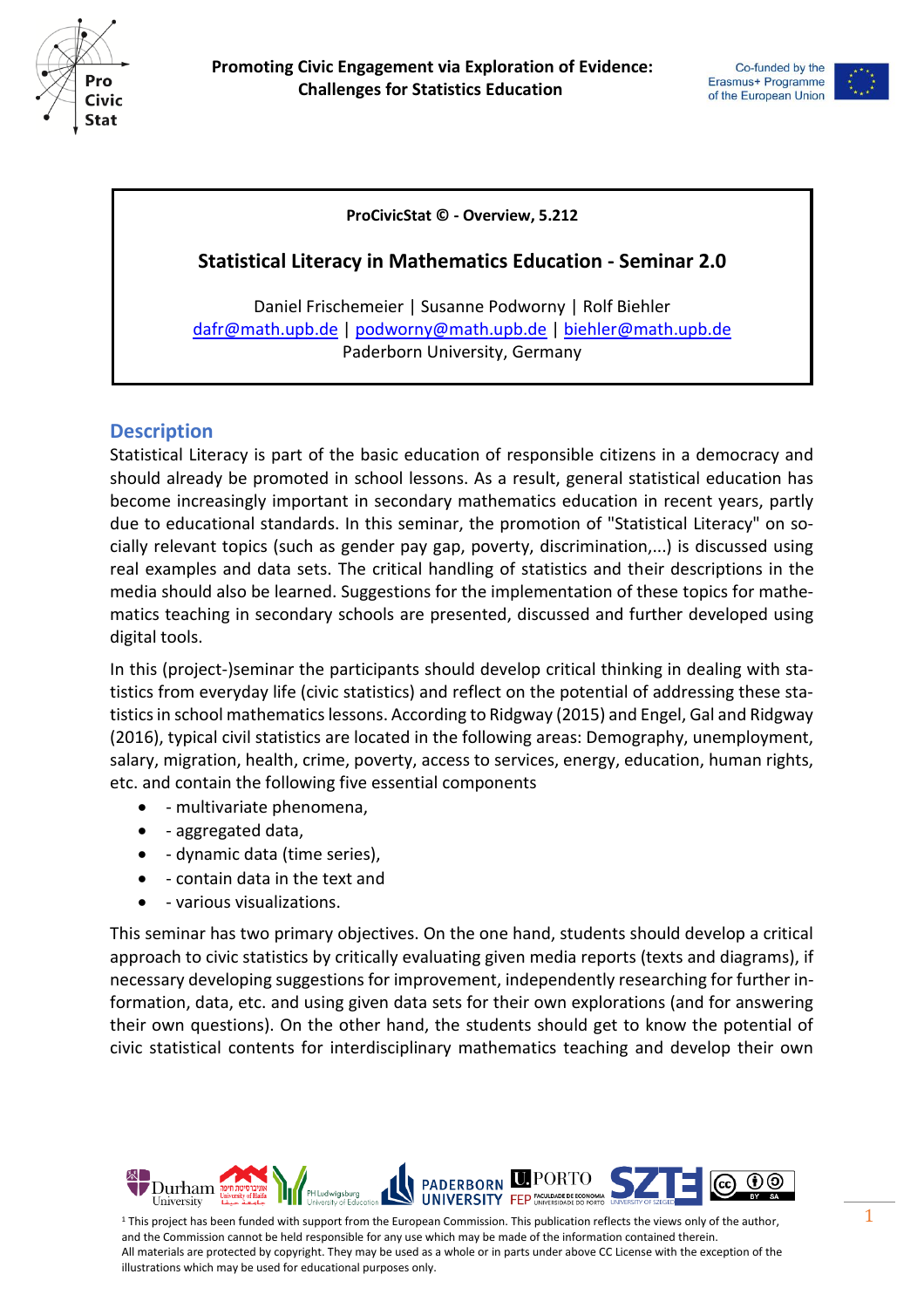





teaching ideas for implementation. At a meta-level, this course is also intended to help students develop a positive attitude towards the theming of civic statistics in mathematics teaching and to recognize their significance for democracy and everyday life.

# **Objectives of the course**

**Overarching objective:** Develop critical thinking in dealing with real civic data (open data) and reflect the potential of using this content in schools.

## **Objectives to develop content knowledge**

- The subject competences of the students from the course "Elements of Stochastics" will be refreshed and deepened taking into account relevant civic-statistical backgrounds.
- Students deepen their knowledge of reading and interpreting key figures in civic statistical contexts.
- Students learn important statistical concepts such as "correlation and causality", "percentages of what", etc. using examples from civic statistics and apply them in critical thinking in civic statistics.
- The students are introduced to "multidimensional thinking" (i.e. to take various variables and their influences into consideration in a study).
- Students learn important terms that are relevant in the context of civic statistics (e.g. how is unemployment defined? How is poverty defined? What does "income" mean? etc.).
- Students explore multivariate data sets under given questions and document their findings adequately for their target groups.
- Students learn to ask adequate statistical evaluation questions.
- Students consolidate their tool competencies in data analysis.

#### **Objectives to develop pedagogical content knowledge**

- Students look at civic statistical content across disciplines.
- Students learn about possible articles, data sets, tools and homepages relating to civic statistics content and evaluate these with a view to possible implementations in mathematics teaching.
- Students learn to elementarize relationships in civic statistics.
- Students develop ideas for teaching and implementing civic statistics in mathematics lessons.

## **Attitudes**

- Students should develop a positive attitude towards stochastics, in particular towards the implementation of civic statistical questions in mathematics teaching.
- Students learn to critically question media reports.
- Students recognize the importance and importance of civic statistic contents for democracy/the own life.
- Students recognise the importance and importance of civic statistics content for thematisation in secondary mathematics education.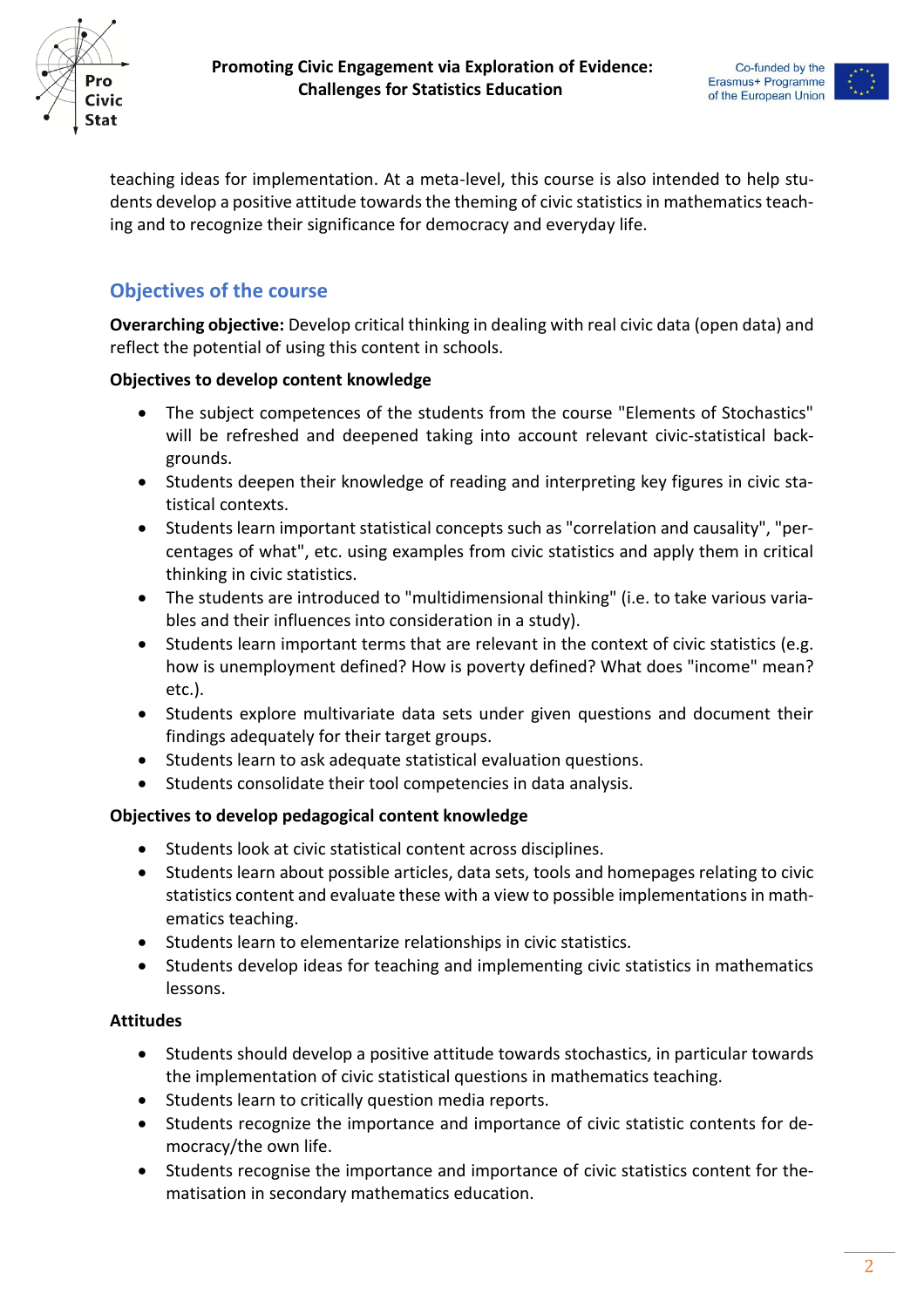



## **Form of seminar sessions and forms of learning**

In order to achieve the objectives, there should be different forms of learning in the seminar sessions: As suggested by Garfield and Ben-Zvi (2008) as well as Pfannkuch and Ben-Zvi (2011), cooperative forms of learning and feedback are to be implemented in the course. In particular, the "think-pair share" method is to be applied in the working phases of the project meetings.

- **Repetition sessions (lecturer-centred lectures with classroom activities):** In the repetition sessions, basic contents of elementary stochastics (such as cell, column and row percentages, group comparisons, correlation & causality, etc.) are repeated in connection with civic statistical contexts. The repetition is carried out lecturer-centered. Presence work phases between the lectures should further refresh and consolidate the corresponding competences of the participants. This also includes refreshing tool skills in the use of the Fathom software.
- **Mini project sessions**: In the mini project sessions, students work in teams of two on selected mini-projects, such as electronic worksheets. There will be a total of five of these mini-project meetings, one team of two is responsible for the moderation of such a project meeting as part of the study performance. During the work phases, the participants first deal with the task in individual work ("think") and then exchange ideas with a partner ("pair"). After this phase, the editing is revised and the presentation and discussion in the large group ("share") follows - followed by a second revision. Short presentations and "cyclical" feedback activate all participants in these sessions.
- **Project sessions**: Project meetings span several seminar sessions and include more complex open work assignments. Such a block of meetings consists of at least three phases (four sessions): "Introduction/Organisational/Background" (by lecturers), "Working phase" and "Presentation". First, the lecturers will introduce the students to the project and give them organisational advice on how the project is to be carried out in one block. In addition, students are given a research assignment so that they have to deal with the situation themselves and read up on relevant background information. Then a work order is processed in group work. In this seminar we see the exploration and presentation of multivariate data sets from the field of civic statistics according to given and self-chosen questions as a technical-oriented task (see sessions on the Gender Pay Gap Project). Two sessions are available for the working phase (data exploration). In the concluding session, the results will be presented in the form of a Power-Point presentation. In such a "presentation session" each team should present (~10 minutes) and receive feedback from students (~5 minutes).

An overview of the individual sessions and contents can be found on the following page.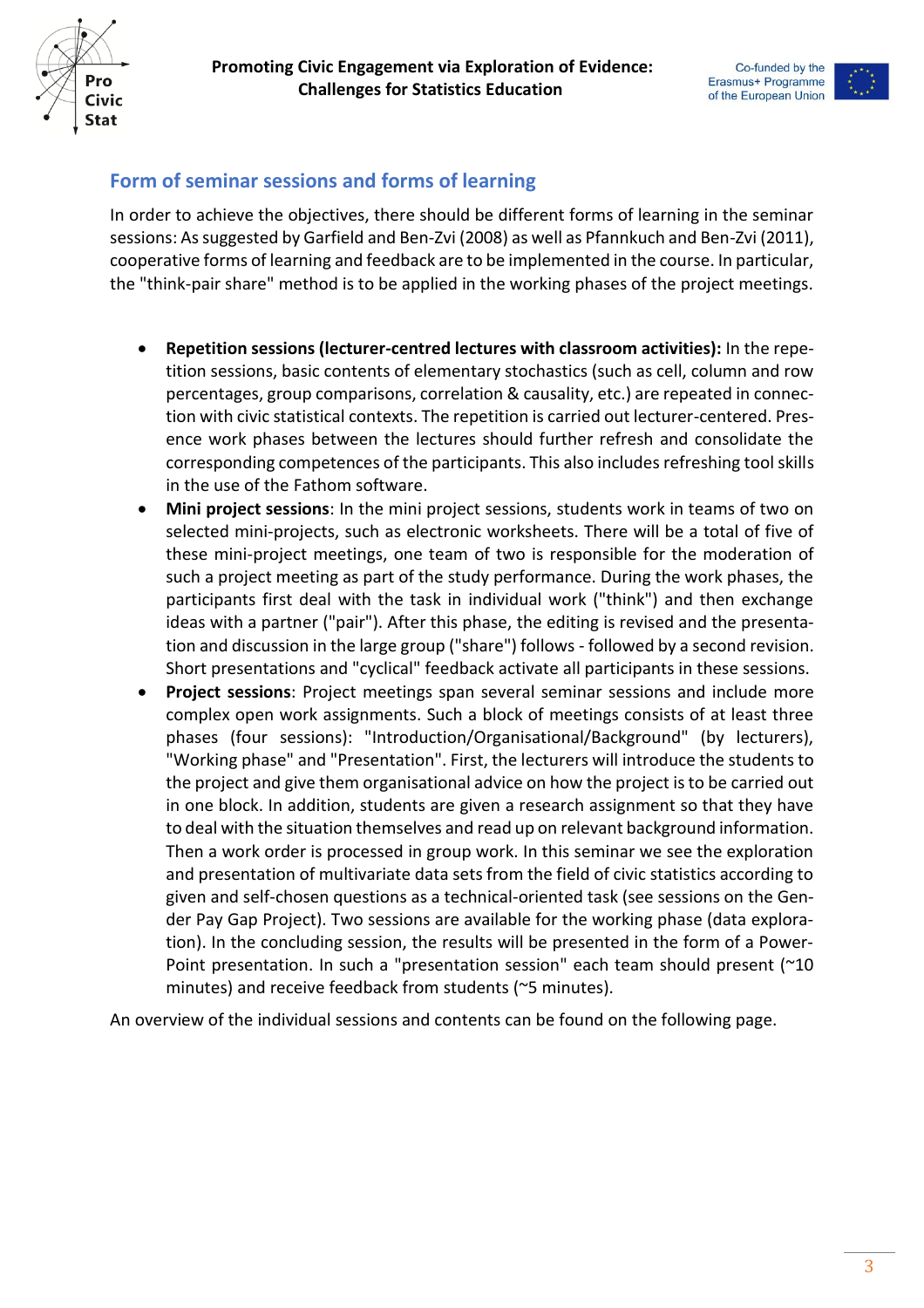

 **Promoting Civic Engagement via Exploration of Evidence: Challenges for Statistics Education**



Overview of the individual sessions and contents of a seminar on civic statistics education in mathematics teaching

| <b>No</b>      | <b>Theme</b>                                                | Component           | Job                              | Responsible |
|----------------|-------------------------------------------------------------|---------------------|----------------------------------|-------------|
| $\mathbf 1$    | Organizational matters                                      | <b>Introduction</b> | Initial presence task            | Lecturer    |
|                | Introduction to the topic of the seminar: What is statisti- |                     |                                  |             |
|                |                                                             |                     |                                  |             |
|                | cal literacy? What is civic statistics?                     |                     |                                  |             |
|                | Discussion of facettes of statistical literacy              |                     |                                  |             |
|                | Initial task for civic statistics                           |                     |                                  |             |
| $\overline{2}$ | Initial task for civic statistics (continued)               |                     |                                  | Lecturer    |
|                | Refreshing and deepening technical knowledge in the         |                     |                                  |             |
|                | field of descriptive statistics with Fathom                 | <b>Repetition:</b>  |                                  |             |
| 3              | Refreshing and deepening technical knowledge in the         | Refreshing and ex-  | Presence task                    | Lecturer    |
|                | field of descriptive statistics with Fathom                 | panding content     |                                  |             |
| 4              | Explorative data analysis of the Jim data set / primary     | knowledge and       | Report of findings               | Lecturer    |
|                | school data set with Fathom                                 | technological       |                                  |             |
| 5              | Input for critical thinking                                 | knowledge           | Report of findings               | Lecturer    |
|                | Presentation of findings of the Jim data set / primary      |                     |                                  |             |
|                | school data set with Fathom                                 |                     |                                  |             |
| 6              | Mini project 1: Accidents in Germany                        |                     | 2 students prepare presentation  | 2 students  |
|                | (e. g. 5.203)                                               |                     | and moderation of an eWorksheet- |             |
|                |                                                             | Mini projects       | based attendance phase (with     |             |
|                |                                                             |                     | tasks and subsequent discussion) |             |
| 7              | Mini project 2: Daily habits of US citizens                 |                     | 2 students prepare presentation  | 2 students  |
|                | (e. g. 5.202)                                               |                     | and moderation of an eWorksheet- |             |



<sup>1</sup> This project has been funded with support from the European Commission. This publication reflects the views only of the author, and the Commission cannot be held responsible for any use which may be made of the information contained therein. All materials are protected by copyright. They may be used as a whole or in parts under above CC License with the exception of the illustrations which may be used for educational purposes only.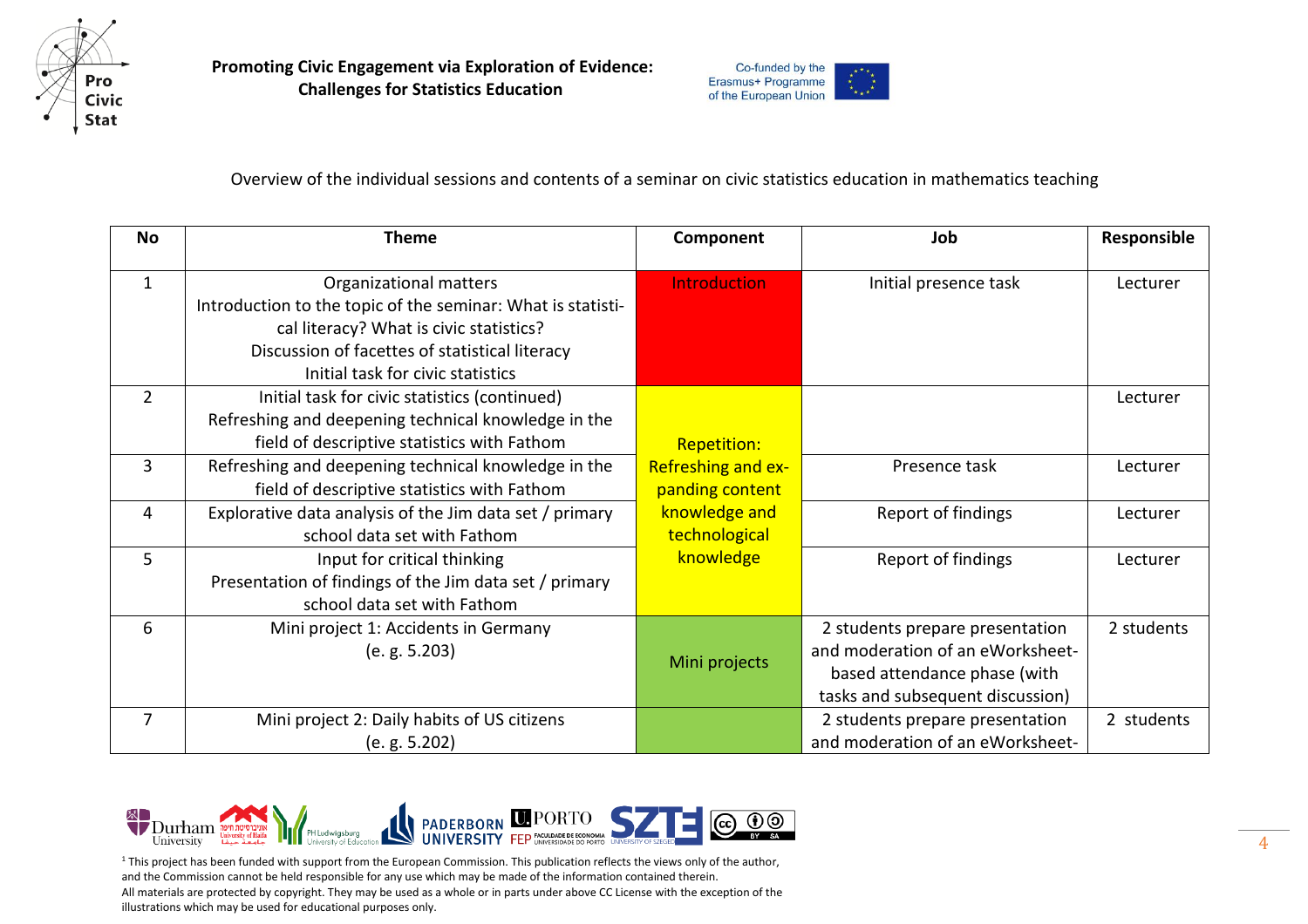

 **Promoting Civic Engagement via Exploration of Evidence: Challenges for Statistics Education**



|    |                                                          |                       | based attendance phase (with      |            |
|----|----------------------------------------------------------|-----------------------|-----------------------------------|------------|
|    |                                                          |                       | tasks and subsequent discussion)  |            |
| 8  | Mini project 3: Human Development Index                  |                       | 2 students prepare presentation   | 2 students |
|    | (e. g. 5.105)                                            |                       | and moderation of an eWorksheet-  |            |
|    |                                                          |                       | based attendance phase (with      |            |
|    |                                                          |                       | tasks and subsequent discussion)  |            |
| 9  | Mini project 4: Statistics about the world               |                       | 2 students prepare presentation   | 2 students |
|    | (e. g. 5.101.)                                           |                       | and moderation of an eWorksheet-  |            |
|    |                                                          |                       | based attendance phase (with      |            |
|    |                                                          |                       | tasks and subsequent discussion)  |            |
| 10 | Mini project 5: Gapminder                                |                       | 2 students prepare presentation   | 2 students |
|    | (e. g. 5.201)                                            |                       | and moderation of an eWorksheet-  |            |
|    |                                                          |                       | based attendance phase (with      |            |
|    |                                                          |                       | tasks and subsequent discussion)  |            |
| 11 | Investigation session for Gender Pay Gap (5.205 to       |                       | Reading task                      | Lecturer   |
|    | 5.209)                                                   | <b>Gender Pay Gap</b> |                                   |            |
|    |                                                          | project               |                                   |            |
| 12 | "Gender Pay Gap in Germany": working session             |                       | Explore VSE data & prepare Power- | Lecturer   |
|    | Identify causes of wage gaps in the data set             |                       | Point                             |            |
| 13 | "Gender Pay Gap in Germany": working session             |                       | Explore VSE data & prepare Power- | Lecturer   |
|    | Identify causes of wage gaps in the data set (continued) |                       | Point                             |            |
| 14 | "Gender Pay Gap" in Germany": Presentations              |                       | Presentations (PowerPoint)        | Lecturer   |
|    |                                                          |                       |                                   |            |
| 15 | Final reflection                                         | Closure               |                                   | Lecturer   |
|    |                                                          |                       |                                   |            |